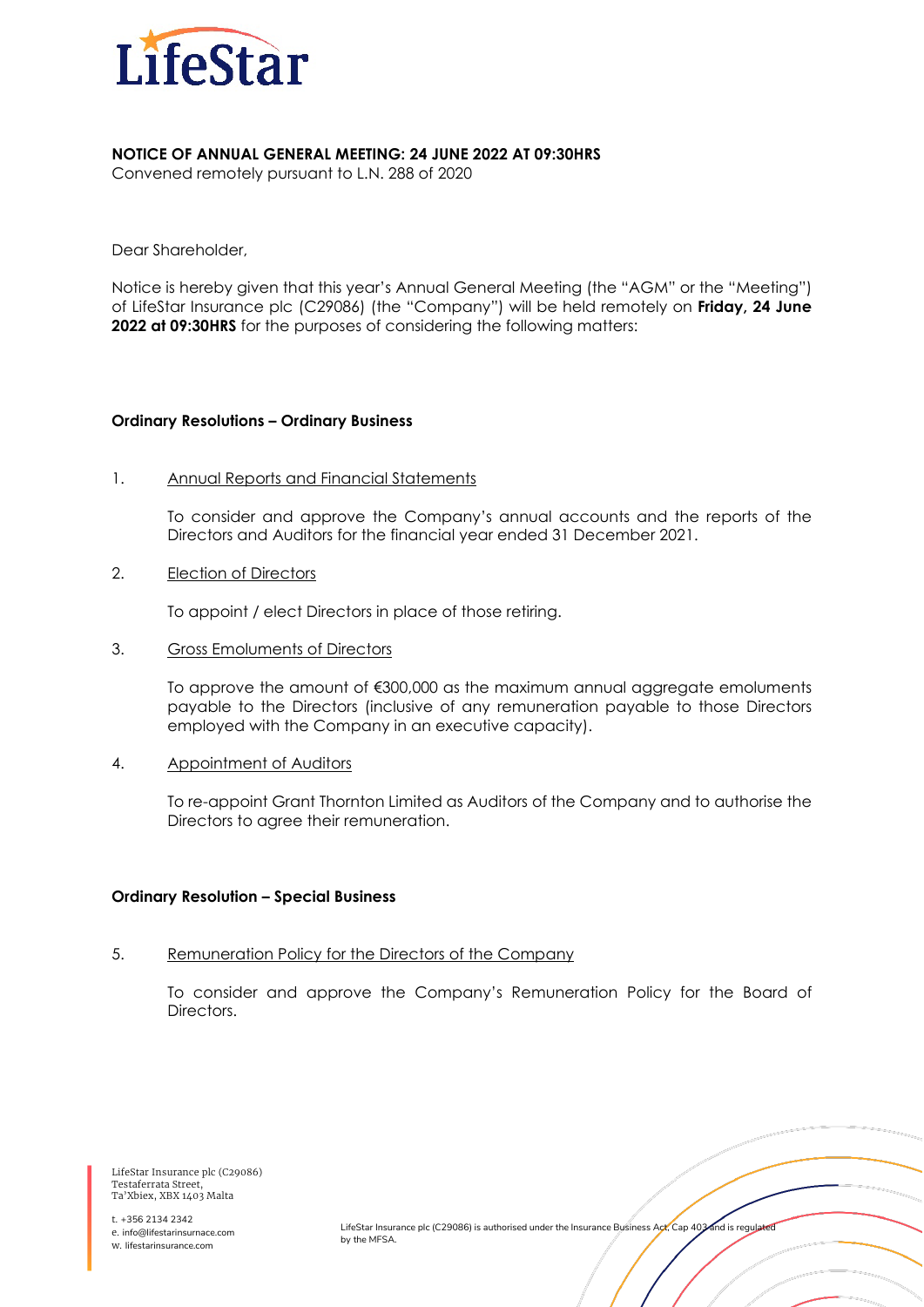

# **Ordinary Resolution – Special Business – Advisory Vote**[1](#page-1-0)

# 6. Remuneration Statement

To approve the Remuneration Statement published as part of the Annual Report of the Company for the financial year ended 31 December 2021.

By order of the Board.

**Dr Clinton V. Calleja B.A. LL.M. LL.D.** Company Secretary **31 May 2022**

<span id="page-1-0"></span>LifeStar Insurance plc (C29086) Testaferrata Street, Ta'Xbiex, XBX 1403 Malta <sup>1</sup> An advisory vote means a non-binding vote which makes heard the general opinion of shareholders in relation to the issue at hand.

t. +356 2134 2342 e. info@lifestarinsurnace.com w. lifestarinsurance.com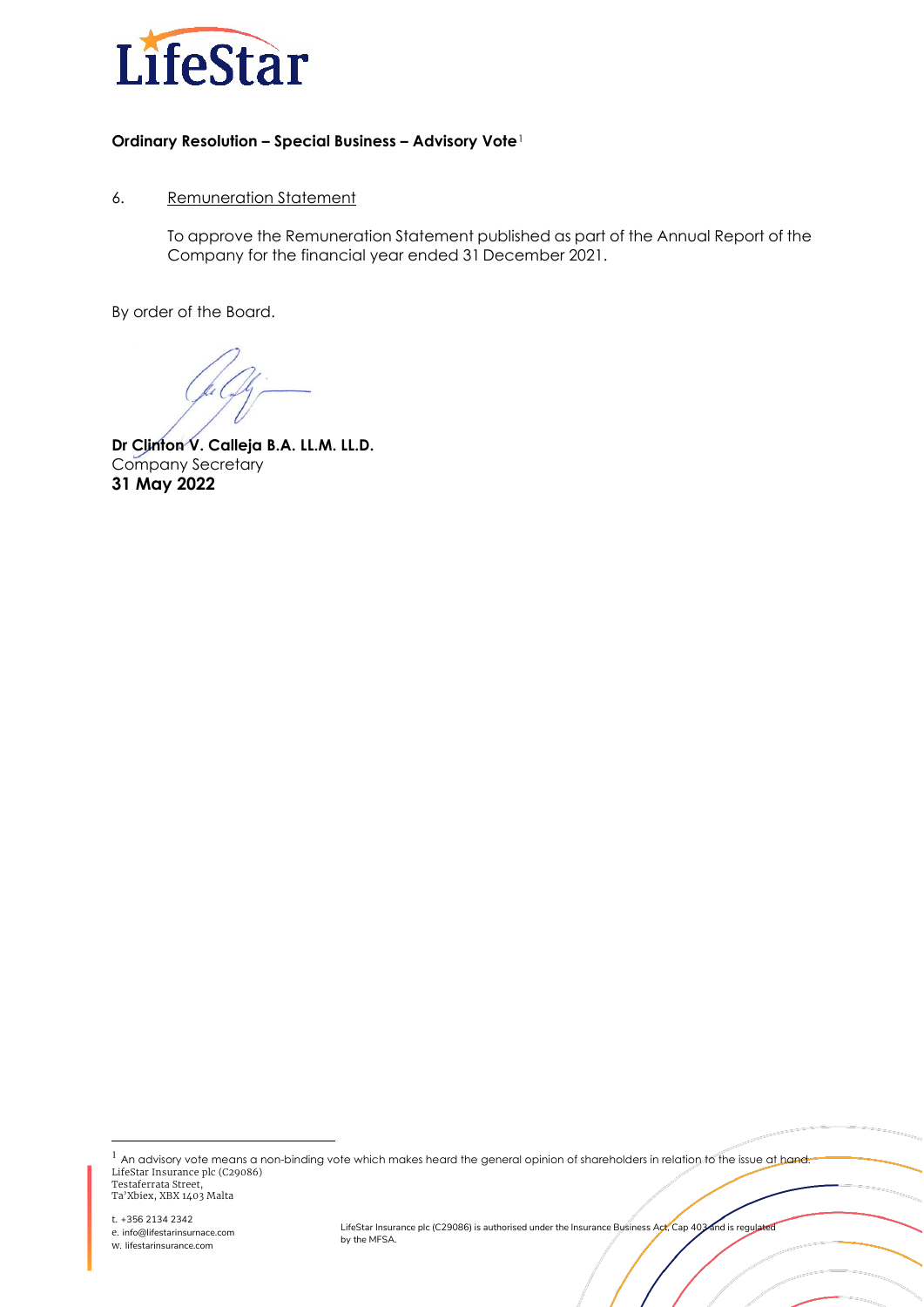

**NOTES** 

# **RECORD DATE AND DOCUMENTS**

- 1. This notice is being mailed to all Members who are entered on the register of Members of the Company as at 25 May 2022 (the "Record Date"). Only those Members registered on the Record Date are entitled to receive notice of and vote at the Annual General Meeting.
- 2. A copy of this notice, the Annual Report and other documents and detailed information required to be submitted to the Annual General Meeting, including in terms of the applicable Listing Rule 12.11, are available on the Company's website [www.lifestarinsurance.com.](http://www.lifestarinsurance.com/) The draft resolutions to be considered and voted upon at the Meeting are included as an integral part of this notice. The full-unabridged text of any documents submitted to the Meeting shall, unless dispatched to shareholders, be available at the registered address of the Company.

# **PARTICIPATION AND VOTING**

- 3. A Member may participate and vote at the AGM by appointing the Chairman of the Meeting to attend in his stead (the 'proxy'). Every Member may therefore participate and vote at the Meeting by submitting a proxy form to the Company nominating the Chairman and indicating voting preferences. The proxy may be sent to the Company by not later than forty-eight (48) hours before the time appointed for the Meeting either:
	- A. By post to the registered address of the Company; or
	- B. By electronic means on companysecretary@lifestarinsurance.com.

If sent electronically, the proxy form should have attached thereto a copy of the proxy form duly completed and signed by the Member, or a duly authorised person on behalf of a corporate Member. Electronic proxy submissions are only valid upon confirmation of receipt by the Company Secretary.

## **COMPLETION OF FORM OF PROXY**

- 4. Members are to complete all details required on the proxy form, clearly and accurately. This includes:
	- A. Indicating that they wish to appoint as their proxy the Chairman of the Meeting;
	- B. Indicating that the Member wishes the proxy to vote as he/she wishes, or whether the Member wishes to indicate how the proxy is to vote. In either case a mark ought to be made in the appropriate box indicated in the proxy form. In the event that no such indication is made it shall be deemed that the Member authorises the proxy to vote as he wishes, unless the Member indicates how he/she wishes the shares held to be voted by inserting the number of shares or another appropriate mark against the relevant resolutions, in which case the proxy shall be deemed authorised to vote only as indicated by the Member in the proxy form;
	- C. Where a Member wishes to have the proxy to vote in a particular manner, then he/she should indicate his/her voting preference in the appropriate box against each resolution. The use of a cross or a mark (instead of putting a number of votes) in the appropriate space of the ballot paper under either 'FOR' or 'AGAINST' will be interpreted that the Member has assigned all the votes either 'FOR' or 'AGAINST' the resolution, as the case may be. If a cross or mark is

LifeStar Insurance plc (C29086) Testaferrata Street, Ta'Xbiex, XBX 1403 Malta

t. +356 2134 2342 e. info@lifestarinsurnace.com w. lifestarinsurance.com